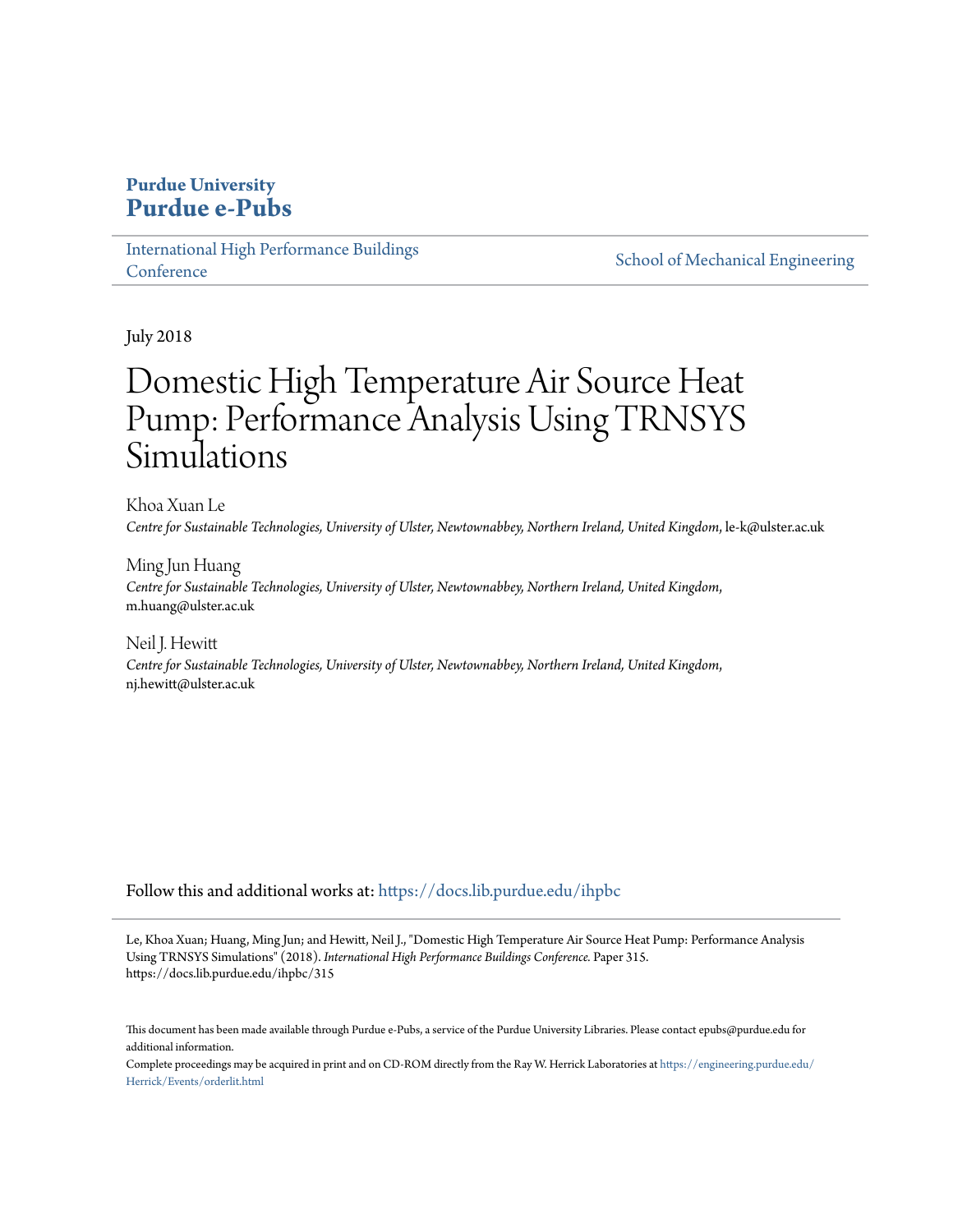### **Domestic High Temperature Air Source Heat Pump: Performance Analysis Using TRNSYS Simulations**

Khoa Xuan LE<sup>1\*</sup>, Ming Jun HUANG<sup>1</sup>, Neil J. HEWITT<sup>1</sup>

<sup>1</sup>Centre for Sustainable Technologies, University of Ulster, Newtownabbey, Northern Ireland, United Kingdom Tel: +44-(0)-2890366122, Email: [le-k@ulster.ac.uk](mailto:le-k@ulster.ac.uk)

\* Corresponding Author

#### **ABSTRACT**

The aim of this study is to analyze the annual performances of a variable capacity high temperature air source heat pump when retrofitted into a mid-terraced house in different aspects combining control, property ages and locations across the UK. TRNSYS simulations are used to predict the performances of the retrofit high temperature air source heat pump. Firstly, the heat pump model and the whole building model are developed and validated against field trial results. Then, a series of reference dwellings combining three climate conditions (Belfast, Aviemore and Camborne), three dwelling ages (the '00s, '70s and '90s) and two control strategies (fixed water flow temperature and weather compensation) is simulated. The annual simulation results indicate that the heat pump efficiency is highly affected by all three factors. The heat pump's COPs, energy consumption, running cost and carbon emissions have been discussed in this paper, which can provide good information for further studies assessing the retrofit potential of this kind of heat pump.

#### **1. INTRODUCTION**

Regarding domestic sector in the UK, almost 88% of space heating and hot water demand were met by using fossil fuel boilers (DECC, 2015), and they were responsible for 40% of domestic heat related emission (DECC, 2012). The recent UK's policies have encouraged the domestic sector to be more energy efficiency and renewable energy utilization in order to hit the legally binding target of reducing carbon emissions up to 80% by 2050 (PUK, 2008). Therefore, replacing existing fossil fuel boilers with alternative renewable technologies has been a considerable attention.

Air source heat pumps (ASHPs), illustrating not only a renewable-based alternative to fossil fuel boilers but also an efficient technology, are considered as a promising solution to achieve the carbon reduction target in the domestic sector. Hence, there is much research in the UK (*e.g.* Kelly and Cockroft (2011); Dunbabin and Wickins (2012)) aiming at assessing the performance of the ASHPs when retrofitted into existing dwellings where oil and gas boilers have been well established with traditional wet radiators. Most of those research focuses on the standard ASHPs of which the output water temperatures limit to 55<sup>o</sup>C, and the authors conduct this kind of heat pump with a compromise of using oversized radiators or under-floor heating because the existing traditional wet radiators cannot work efficiently with the flow temperature of under  $75^{\circ}$ C (BSI, 2014). However, those retrofit approaches requiring the modification of the heating distribution systems such as radiators, hot water tanks, piping etc. would lead to the high capital cost, and therefore it would be a barrier to encourage homeowners to replace their boilers. To mitigate this issue, high temperature air source heat pumps (HT-ASHPs) can be a potential solution because its flow temperature can reach 80°C, which is similar to the supply of boilers, so that the requirement of modification of heating distribution systems can be prevented.

Due to the advantages for retrofit of HT-ASHPs mentioned above, there are several studies concerning this kind of heat pump as a retrofit option in the UK (*e.g.* The Carbon Trust (2016); Shah and Hewitt (2015)), but most of them are carried out using experimental works in short periods and therefore it limits the full-scale investigation of performance of this heat pump type. In addition, while there are many studies describing the modeling and simulations of standard ASHPs, the investigation of modelling and simulating HT-ASHPs is still scarce. To best of our knowledge,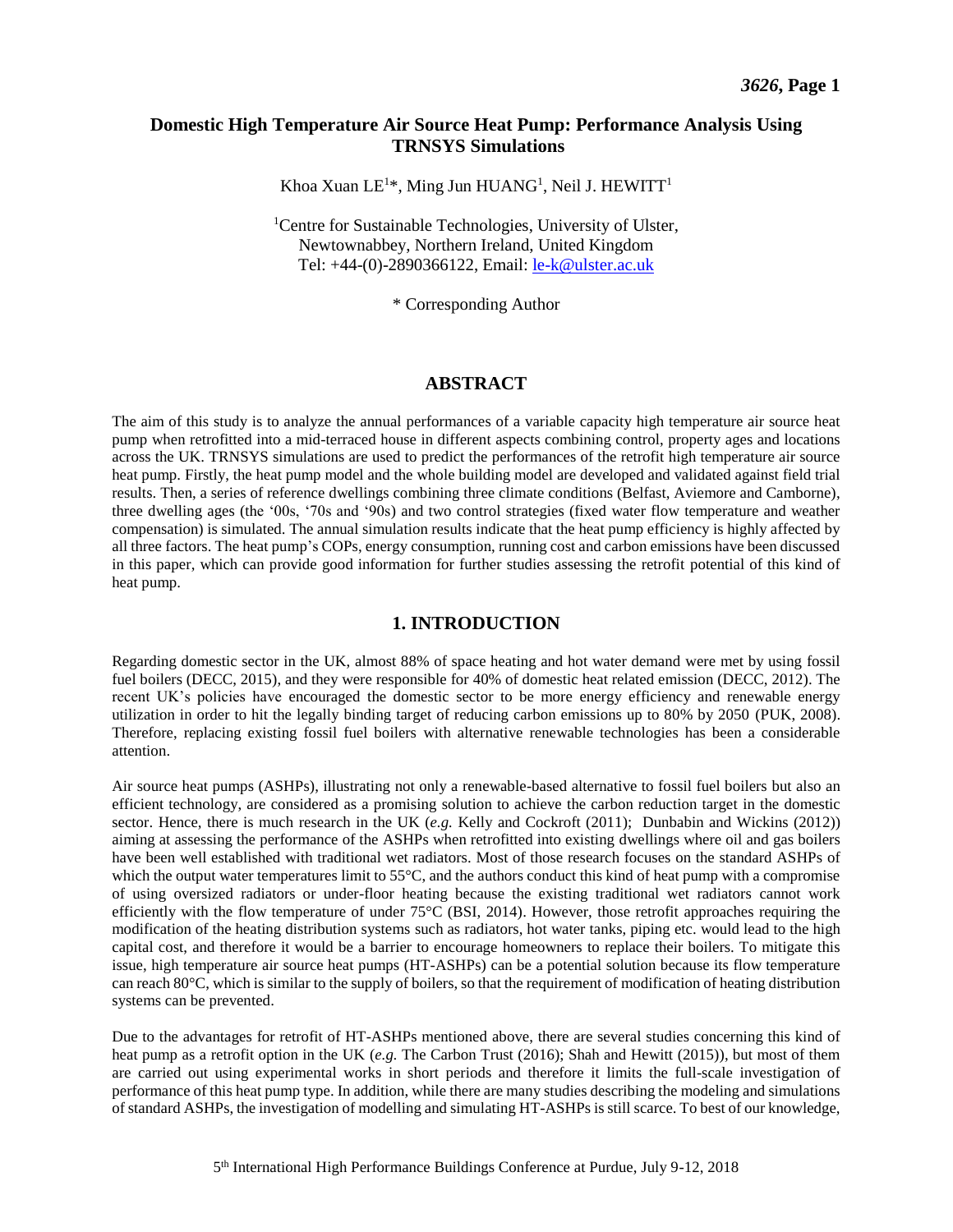most of the HT-ASHP works are carried out at design level through experiments (*e.g.* Wang et al. (2009), Hewitt et al. (2011)) rather than integrated systems in buildings by means of simulations. Therefore, there is in need of modelling works for HT-ASHPs to further conduct their performances in buildings when considering different aspects and time spans such as the annual.

This paper presents the model of a variable capacity HT-ASHP coupled with a whole building model in TRNSYS 17 environment (Klein *et al.*, 2014). The aim of this study is to assess the yearly techno-economic performances of a HT-ASHP when retrofitted into a mid-terraced house in different aspects combining various dwelling ages, locations and control (fixed outlet water temperature and weather compensation strategy) across the UK. The TRNSYS models have been developed and validated based on the field trial results mentioned in the previous study (Shah and Hewitt, 2015). The investigated heat pump is a cascade variable capacity HT-ASHP with a nominal capacity of 11kW. [Figure 1](#page-2-0) depicts the schematic of the retrofit system carried out in this study.



Figure 1: Schematic of the investigated system

## **2. TRNSYS MODEL**

#### <span id="page-2-0"></span>**2.1 HT-ASHP model**

TRNSYS Type 1231 (non-standard TESS libraries) is used to predict the performances of the variable capacity HT-ASHP. It is worth to note that this TRNSYS Type just models the steady-state performances, while it cannot predict the transient states, which is discussed more in the previous study (Le et al., 2017). This model mainly relies on a characterized performance map comprising of full load and part load curves which are obtained from field trial results (Shah and Hewitt, 2015). The performance map informed by the measured data excludes the periods of defrost operation; therefore, an incorporating defrost model is developed outside the heat pump Type 1213 model. The following subsections describe those curves and the coupling defrost model in detail.

2.1.1 Full load curves: The maximum load curves of the heat pump model are depicted in [Figure 2,](#page-3-0) with the mean COP and electric power (without defrost) being illustrated as a function of external air temperature in accordance with different leaving water temperatures (LWT) at condenser side. The electric consumption of the compressors, fans, controllers and a circulating pump inside the indoor unit are totally accounted for in the performance curves.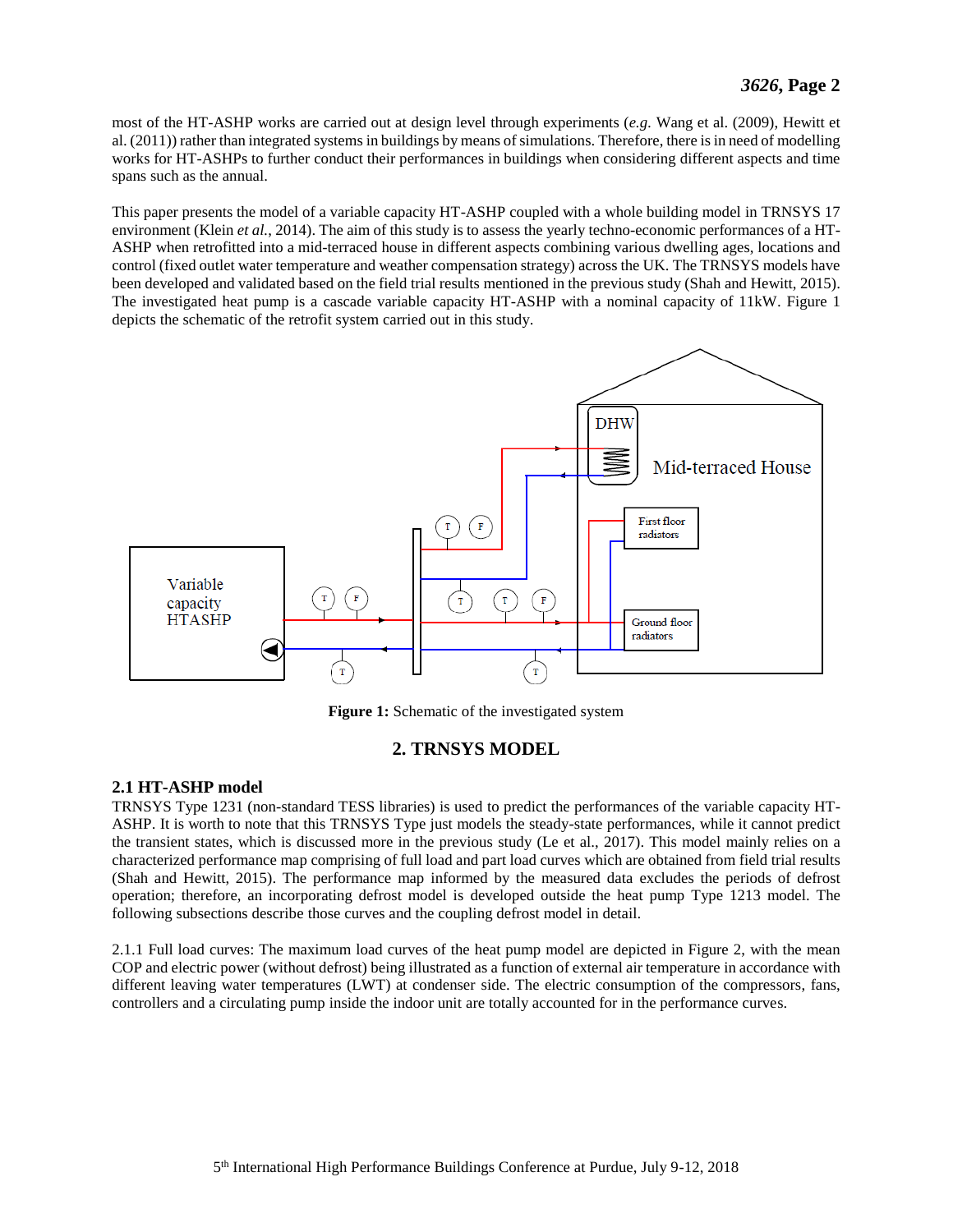

**Figure 2:** Full load curves of the heat pump model

<span id="page-3-0"></span>2.1.2 Part load curves: The variable speed compressor heat pump can modulate its heat output capacity based on the thermal load required. Since part load performance highly influences the efficiency of the heat pump, its effect should be accounted for in the heat pump model. [Figure 3](#page-3-1) shows the part load curve of the model. The heat pump can reach the highest efficiency when its heat output is approximately 13kW.



**Figure 3:** Part load curve of the heat pump when water outlet temperature is set to 76<sup>°</sup>C

<span id="page-3-1"></span>2.1.3 Defrost model: The field trial data used to obtain the above full load and part load curves excludes the periods of defrost operation. Hence, a defrost model is developed outside the heat pump Type 1213 model.

The proposed defrost model is simplified using empirical correlations gained from the experimental data. When the ambient temperature is below 7°C and the relative humidity is above 65% for a long period, the heat pump activates defrost operation. The frosting time  $t_{rrost}$  and the duration of a defrost cycle  $t_{def}$  are determined using the following Equation [\(1\)](#page-4-0) and Equation [\(2\)](#page-4-1), respectively. The time of a defrost cycle is between 1 and 10 minutes.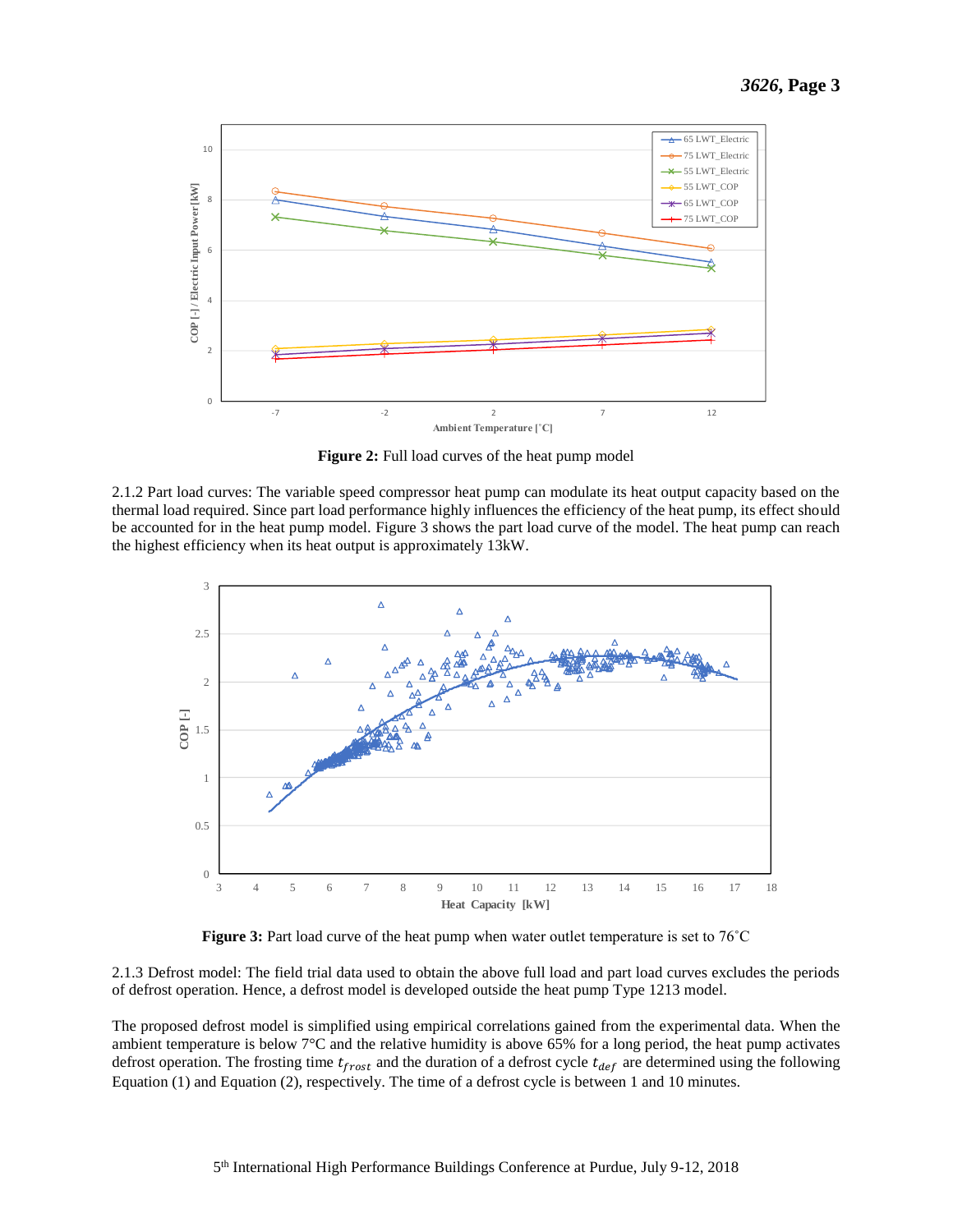$$
t_{frost} = 39 - 1.06T + 0.33RH + 0.13T^2 - 0.0093RH^2 - 0.018T^3 - 0.00006RH^3
$$
 (1)

$$
t_{def} = 56.2 - 0.34T - 3.56t_{front} - 0.047T^2 + 0.079t_{front}^2 + 0.0096T^3 - 0.00057t_{front}^3 \tag{2}
$$

The cooling energy  $E_c$  and electric consumption  $E_e$  required for a defrost cycle are expressed in Equation [\(3\)](#page-4-2) and Equatio[n \(4\)](#page-4-3). The  $Q_{c,mean}$  and  $W_{c,mean}$  equal 2.17 kW and 1.75 kW, respectively

<span id="page-4-2"></span><span id="page-4-1"></span><span id="page-4-0"></span>
$$
E_c = \frac{t_{def} \cdot Q_{c,mean}}{60} \tag{3}
$$

<span id="page-4-3"></span>
$$
E_e = \frac{t_{def} \cdot W_{c,mean}}{60} \tag{4}
$$

#### **2.2 Building model**

To model the mid-terraced house, Sketchup software is utilized to draw the building geometry [\(Figure 4\)](#page-4-4), and then it is imported into TRNSYS Type 56. This building was built under the 1900s specifications, representing the popular type of housing stock (27.3%) across Northern Ireland, the UK (NIHCS, 2016). The external walls are of solid wall and loft insulation with the U-value of 1.64 W/m<sup>2</sup>K. The U-values of floors, roofs, and windows are 0.67 W/m<sup>2</sup>K, 1.42 W/m<sup>2</sup>K and 4.8 W/m<sup>2</sup>K, respectively. Infiltration is approximately 1 air changes per hour (Davies, 2016). The heat gains from occupants and equipment for the building model are estimated based on the surveys with the people who are occupying the field trial house.



**Figure 4:** Mid-terraced house plans

#### <span id="page-4-4"></span>**2.3 Domestic hot water model**

TRNSYS Type 534 is used to model the domestic hot water (DHW) tank. The DHW has a capacity of 163 liters, and its standby loss is of 2.74 kWh/day. The DHW tank is serviced by the heat pump via an internal heat exchanger coil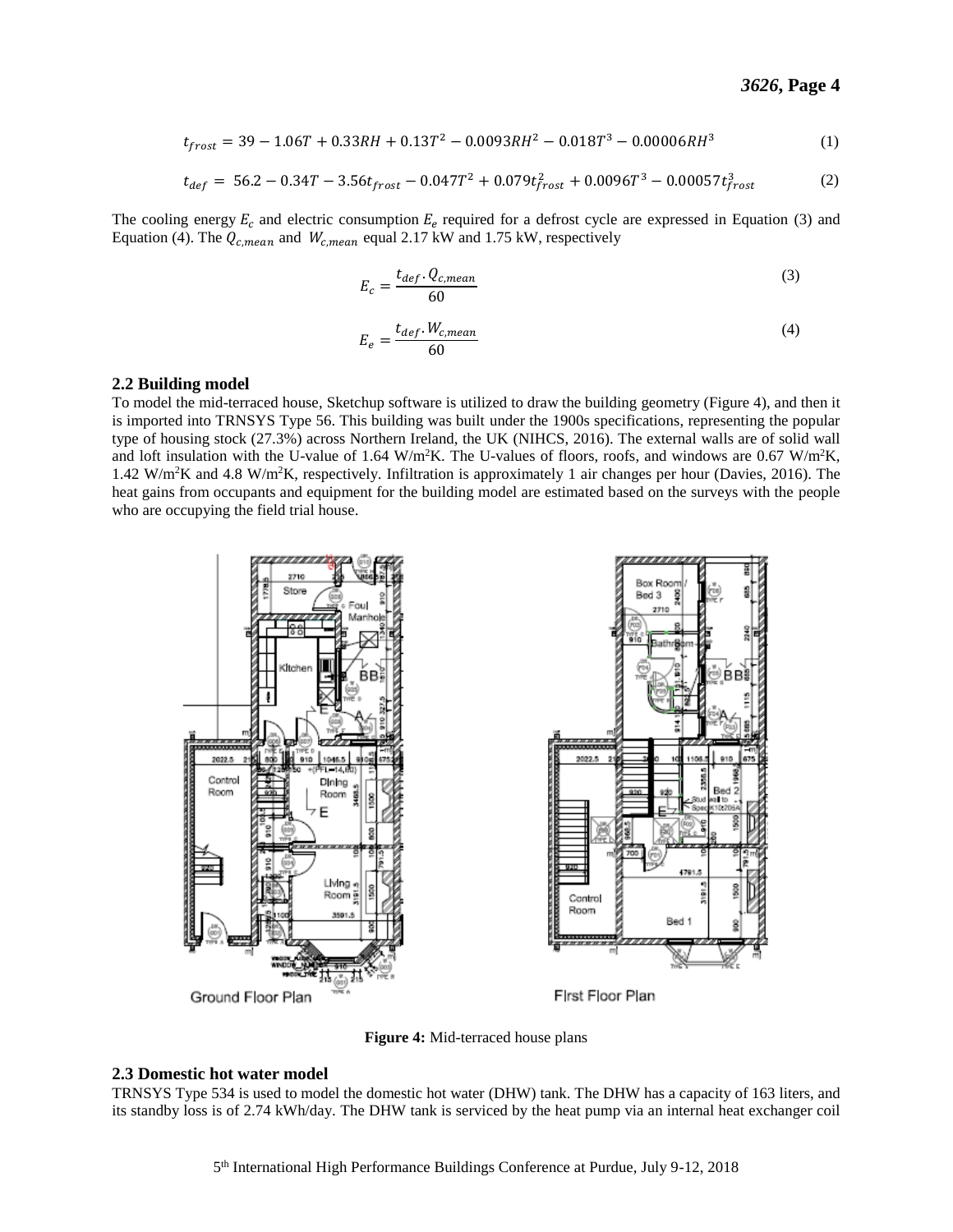to maintain the hot water temperatures. The hot water drawing patterns of the DHW model are the same as the field trial results.

#### **2.4 Whole system model**

The HT-ASHP model, building model and DHW model above are integrated with other TRNSYS component models to compose a whole system, as illustrated in [Figure 5.](#page-5-0) The heating distribution system includes radiators (Type 1231), valves (Type 11 and Type 647), piping (Type 31), temperature sensors (Type 911). Type 15 is utilized to model the weather data.



**Figure 5:** Schematic of the whole system model in TRNSYS 17 Studio

<span id="page-5-0"></span>The heating system operates from 7.am to 11.pm every day observed from the monitoring data, and thus the heat pump model is also controlled on/off during that time. The temperatures within the dining room are maintained between 19.5°C and 21.5°C. The DHW tank is maintained at  $60^{\circ}$ C with a dead band of  $\pm 1^{\circ}$ C. The flow temperatures from the heat pump to the radiators are fixed to 76˚C which is the same as the field trial one (Shah and Hewitt, 2015).

## **3. EXPERIMENTAL VALIDATION OF TRNSYS MODEL**

To validate the developed models, the whole system model above is simulated and calibrated where necessary. The weather data used for calibration and validation is the real data obtained from on-site measurement. The models are simulated with 1-minute time step.

In [Figure 6,](#page-6-0) the simulation's predictions for the daily COPs of the heat pump model is compared with the field trial results (Shah and Hewitt, 2015). It can be seen from the figure that the daily COPs of the model highly fall within the uncertainty ranges of the experimental COPs  $(\pm 5.59\%)$ , except some outliers respective to the measurement due to sensor malfunctions. It is noted that there is a total of 76 days (from 26/11/2014 to 10/02/2015) in which the field trial mentioned in this study was carried out.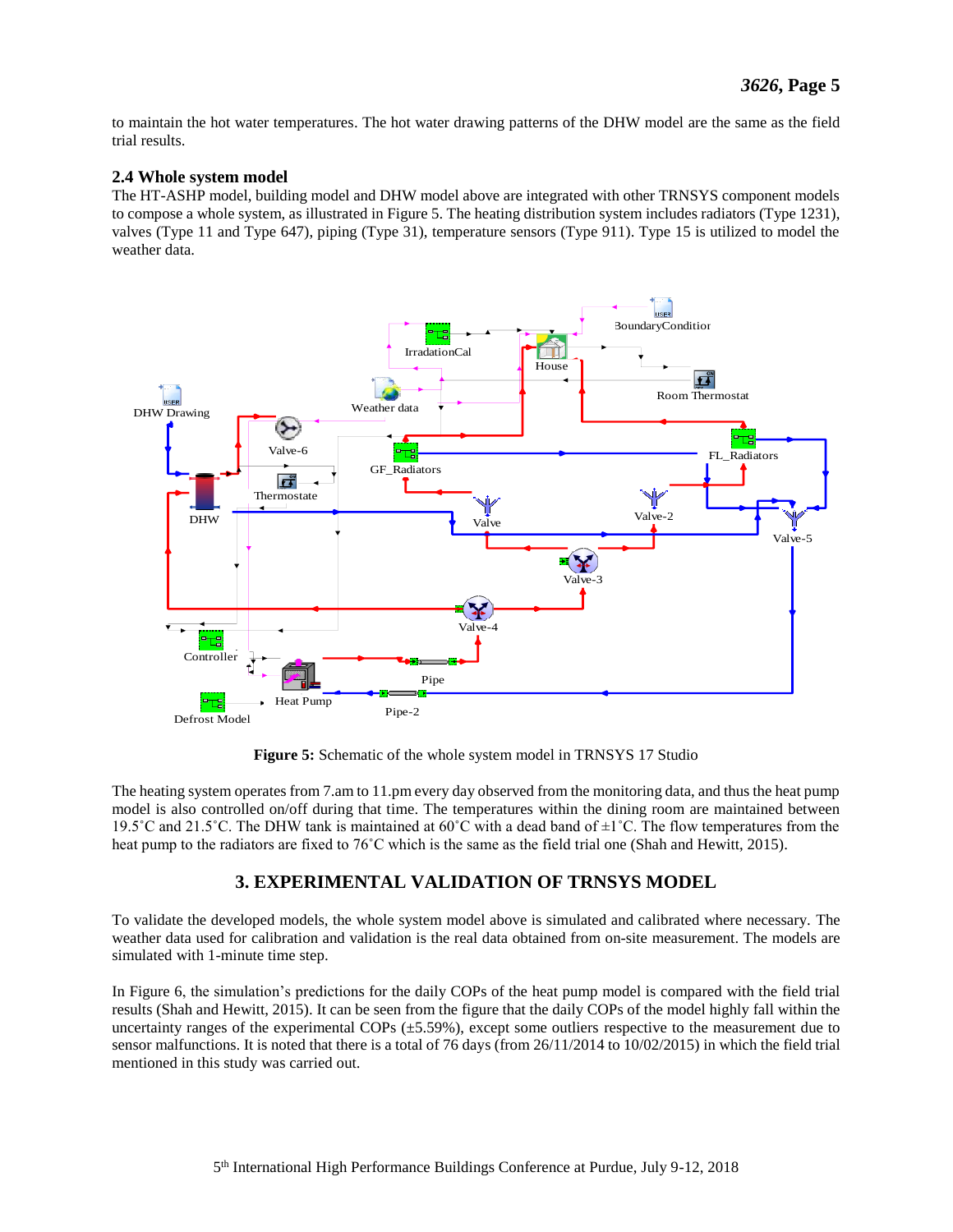

<span id="page-6-0"></span>**Figure 6:** Daily COP comparison between heat pump model and field trial results in 76 days (from 26/11/2014 to 10/02/2015).

In [Figure 7,](#page-6-1) the simulation's predictions for the space heating and DHW demand are compared with the house heat demand (space heating and DHW) of the field trial data. The regression line of the model relatively correlates with the one of the measurement, indicating that the whole house model can be a good test bed for conducting further simulations.



<span id="page-6-1"></span>**Figure 7:** Comparison between TRNSYS model and field trial data of daily house heat demand (space heating and DHW)/ daily heat output from the heat pump.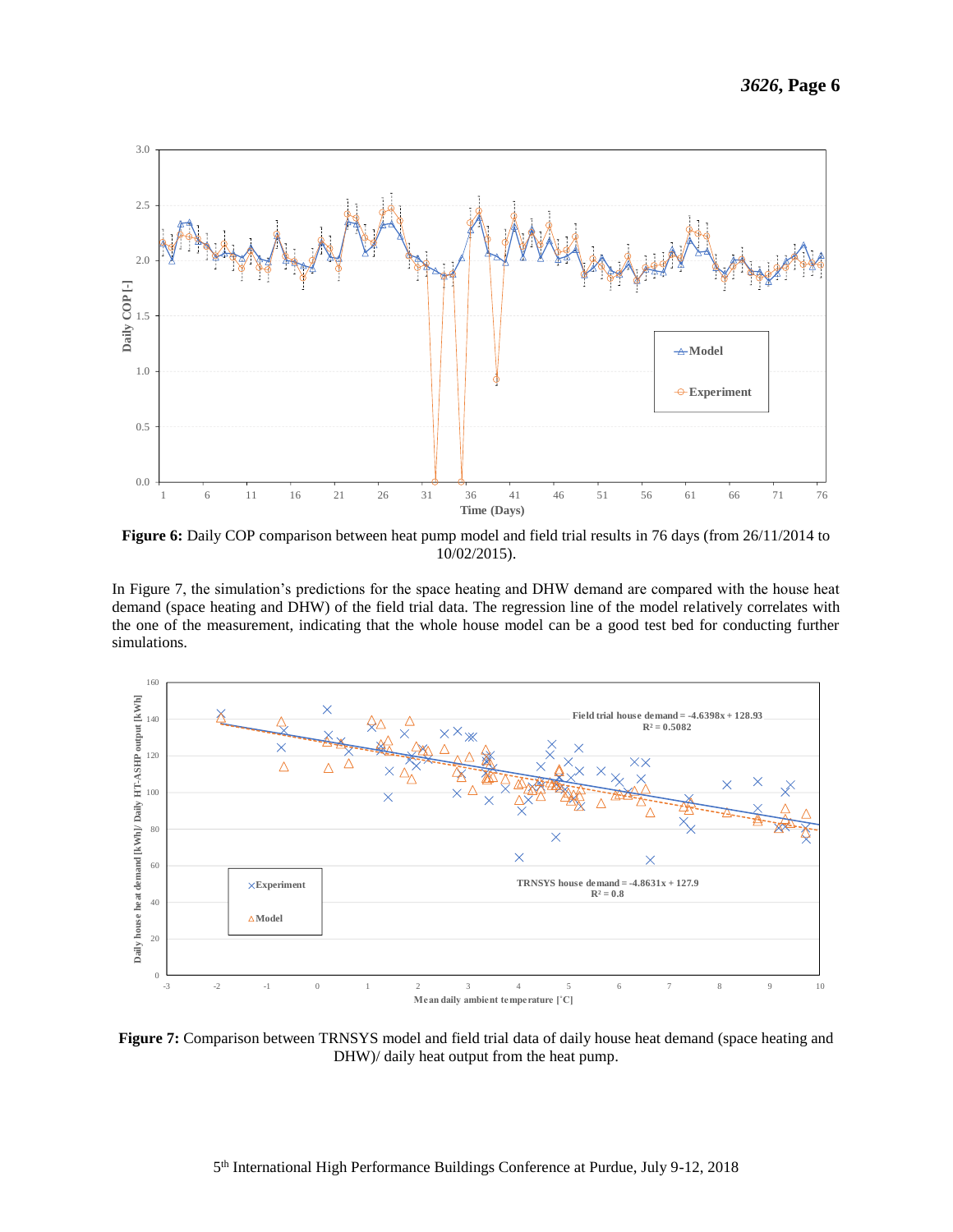## **4. METHODOLOGY**

This paper aims at assessing the annual performances of the HT-ASHP when retrofitted into a mid-terraced dwelling in terms of different contexts combining house ages, locations and control. Therefore, a set of simulations is undertaken using the above validated models.

Considering the dwelling ages, apart from the mid-terraced house which was built under the 1900s specifications mentioned in the above section, two more fabric configurations representative of the '70s and '90s built houses are investigated. [Table 1](#page-7-0) reports the summary thermal characteristics of the three reference buildings.

<span id="page-7-0"></span>

| <b>House age</b> | <b>External wall</b><br>U-value<br>$(W/m^2K)$ | Roof<br>U-value<br>$(W/m^2K)$ | Floor<br>U-value<br>$(W/m^2K)$ | Window<br>$U$ -value<br>$\langle W/m^2K\rangle$ | <b>Infiltration</b><br>Air changes per<br>hour |
|------------------|-----------------------------------------------|-------------------------------|--------------------------------|-------------------------------------------------|------------------------------------------------|
| 1900s            | 1.64                                          | 1.42                          | 0.67                           | 4.8                                             |                                                |
| 1970s            |                                               | 0.68                          | 0.6                            | 4.8                                             |                                                |
| 1990s            | 0.55                                          | 0.35                          | 0.45                           | 4.8                                             | 0.5                                            |

**Table 1:** Thermal characteristics of three simulated buildings (Energy Saving Trust, 2005)

As for the effect of climatic conditions, the reference buildings are simulated interchangeably with three different weather profiles available in TRNSYS libraries. The selected climates are of three locations across the UK including Belfast, Aviemore and Camborne. Aviemore has severe weather with the heating degree days (HDDs) of 3203, whereas Belfast (2475 HDDs) is milder following by Camborne (HDDs of 1840) where is mildest. It is noted that the base temperature of 15.5˚C is used to calculate the HDDs.

Regarding the control, the heat pump model is simulated with fixed water flow temperature (76˚C) and weather compensation strategy. The minimum flow temperature regarding the weather compensation control is set at 55°C if the ambient temperature is 15°C and above, while the maximum flow is set at 76°C corresponding to the ambient temperature of 0°C and below. Although the set-up for the flow temperature regarding weather compensation control could reduce the radiators' efficiency, the purpose of this is to provide a wider view of the retrofit HT-ASHP's performance.

## **5. RESULTS AND DISCUSSION**

#### **5.1 Annual COP**

Climatic conditions highly influence the annual performance of the retrofit HT-ASHP. Aviemore, where is most severe, has the lowest yearly COPs which are about 2.03 for the fixed flow temperature and from 2.15 to 2.24 for the weather compensation strategy [\(Table 2\)](#page-8-0). In contrast, Camborne where is the warmest location accounts for the annual COPs of about 9.9% and 18.6% higher than the ones in Aviemore in terms of fixed flow temperature and weather compensation, respectively. The HDDs of Belfast are lower than those of Aviemore but higher than those of Camborne, so the heat pump efficiency is higher in Belfast than in Aviemore but lower than in Camborne.

The building ages have another effect on the annual COPs of the heat pump. If the heat pump is retrofitted in the newer dwellings, its efficiency is reduced (see [Table 2\)](#page-8-0), and vice versa. This is because the better house inertia tends to make the heat pump working at lower loads.

Weather compensation control has a strongly effect on the heat pump performance. In Belfast, the annual COP improvement of the heat pump employed weather compensation control compared to the one with fixed flow temperature is between 9.4% and 14.1%. The heat pump in Aviemore accounts for the enhancement from 5.9% to 9.8%, while the improvement of maximum 19.2% can be obtained in Camborne.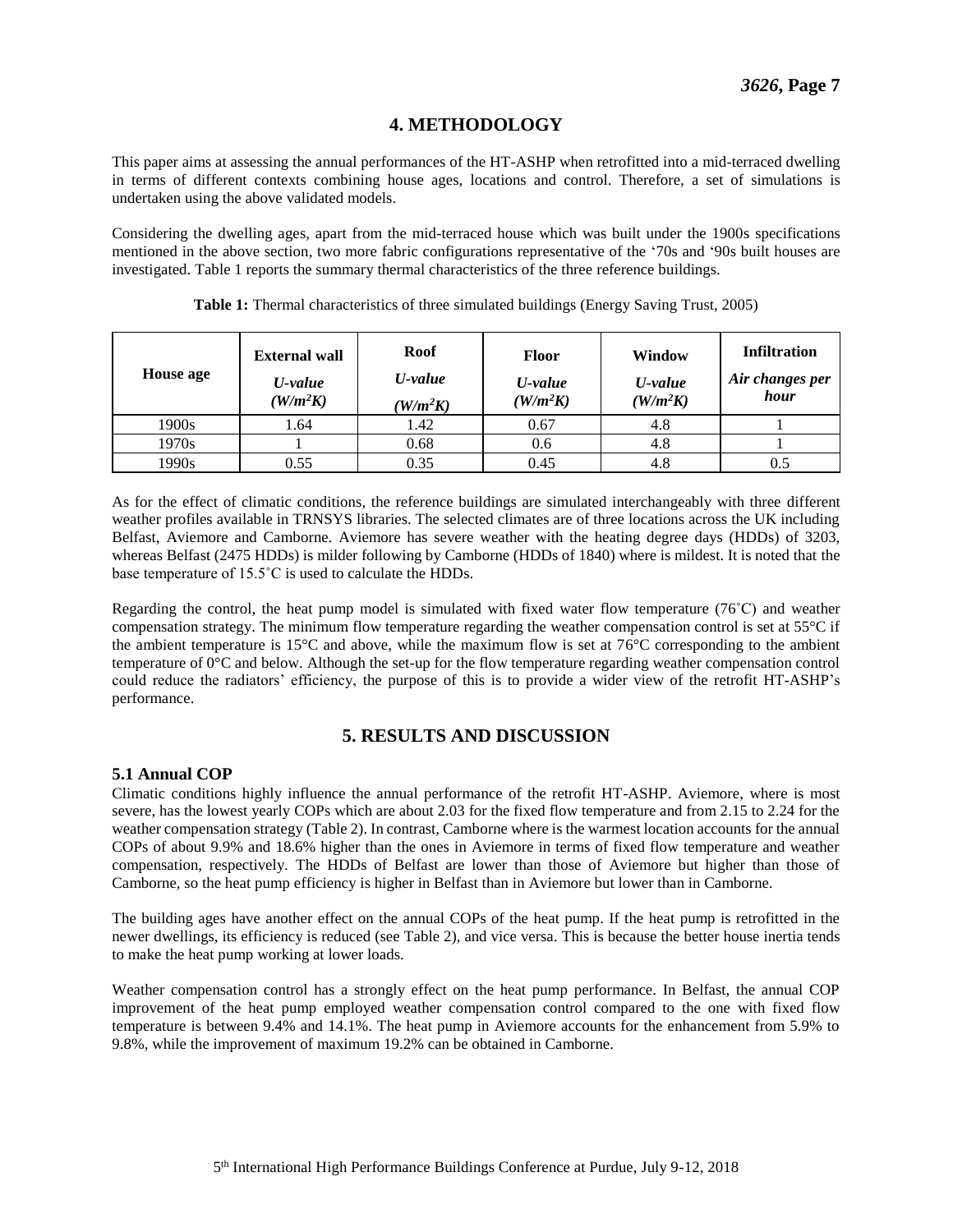<span id="page-8-0"></span>

| <b>Location</b> | Age of<br>house | <b>Annual COP</b> [-]            |                         | Annual electric use [kWh]        |                         |  |
|-----------------|-----------------|----------------------------------|-------------------------|----------------------------------|-------------------------|--|
|                 |                 | <b>Fixed flow</b><br>temperature | Weather<br>compensation | <b>Fixed flow</b><br>temperature | Weather<br>compensation |  |
| <b>Belfast</b>  | 1900s           | 2.13                             | 2.43                    | 11679                            | 10049                   |  |
|                 | 1970s           | 2.12                             | 2.36                    | 9163                             | 7946                    |  |
|                 | 1990s           | 2.12                             | 2.32                    | 7196                             | 6271                    |  |
| Aviemore        | 1900s           | 2.04                             | 2.24                    | 13951                            | 12678                   |  |
|                 | 1970s           | 2.03                             | 2.21                    | 12774                            | 11663                   |  |
|                 | 1990s           | 2.03                             | 2.15                    | 8828                             | 8113                    |  |
| Camborne        | 1900s           | 2.24                             | 2.67                    | 9412                             | 7577                    |  |
|                 | 1970s           | 2.23                             | 2.62                    | 8518                             | 6899                    |  |
|                 | 1990s           | 2.22                             | 2.53                    | 5583                             | 4549                    |  |

**Table 2:** Summary results of simulated annual COP and electric consumption

#### **5.2 Electric consumption, running cost and carbon emissions**

The annual electric use is reported in [Table 2](#page-8-0) and illustrated in [Figure 8.](#page-8-1) As expected, the heat pump in Aviemore consumes the highest energy due to the severe weather, while the one in Camborne uses the lowest electricity thanks to the milder climate. Additionally, the 1900s built houses account for the highest energy utilization, whilst the buildings of the '90s consume the least energy thanks to the lower heat loss. Also, the heat pump employed weather compensation can reduce the energy use up to 19.5% compared to the one with fixed outlet water temperature.

Based on the annual electric consumption, the running cost and carbon emissions of the retrofit HT-ASHP are quantified, as reported in [Table 3.](#page-9-0) The electric price of 14.83 p/kWh observed in 2017 (Power NI, 2017) is used to calculate the running cost, and the carbon conversion factor of  $0.333 \text{ kgCO}_2/\text{kWh}$  (DBEIS, 2017) for grid electricity is utilized to compute the annual  $CO<sub>2</sub>$  emissions.

The highest yearly cost of £2069 and carbon emissions of 4646kg are accounted for the heat pump with fixed flow temperature retrofitted into the houses of the 1900s in Aviemore. In contrast, the retrofit HT-ASHP employed weather compensation control according to the 1990 build houses in Camborne constitutes the lowest cost of £675/year and the lowest carbon emissions of 1515kg/year.



<span id="page-8-1"></span>**Figure 8:** Simulation results of annual energy consumption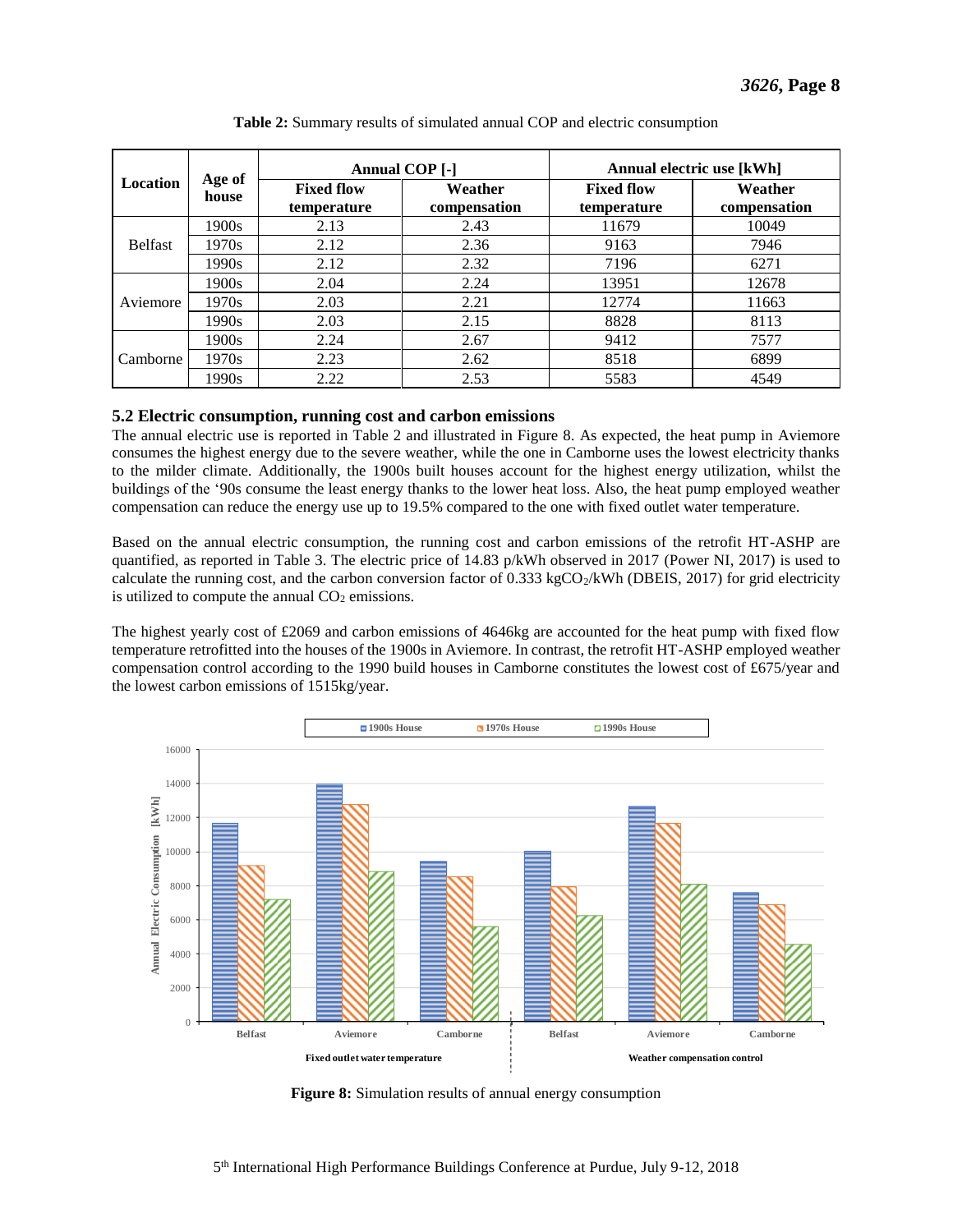| <b>Location</b> | Age of<br>house | Annual cost $[f]$                |                         | Annual carbon emissions [kg]     |                         |
|-----------------|-----------------|----------------------------------|-------------------------|----------------------------------|-------------------------|
|                 |                 | <b>Fixed flow</b><br>temperature | Weather<br>compensation | <b>Fixed flow</b><br>temperature | Weather<br>compensation |
| <b>Belfast</b>  | 1900s           | 1732                             | 1490                    | 3889                             | 3346                    |
|                 | 1970s           | 1359                             | 1178                    | 3051                             | 2646                    |
|                 | 1990s           | 1067                             | 930                     | 2396                             | 2088                    |
| Aviemore        | 1900s           | 2069                             | 1880                    | 4646                             | 4222                    |
|                 | 1970s           | 1894                             | 1730                    | 4254                             | 3884                    |
|                 | 1990s           | 1309                             | 1203                    | 2940                             | 2702                    |
| Camborne        | 1900s           | 1396                             | 1124                    | 3134                             | 2523                    |
|                 | 1970s           | 1263                             | 1023                    | 2837                             | 2297                    |
|                 | 1990s           | 828                              | 675                     | 1859                             | 1515                    |

<span id="page-9-0"></span>**Table 3:** Running cost and carbon emissions results for three different house ages and locations across the UK

#### **6. CONCLUSIONS**

The developed and validated TRNSYS models have been used to analyze the annual performances of a variable capacity high temperature ASHP when retrofitted into a mid-terrace house in various contexts including dwelling ages, locations and control. The outcomes of the simulations indicate that all three factors have strong influences on the heat pump performance:

- If the heat pump operates in the severe climates, its efficiency will reduce, leading to the rise of running cost. In contrast, the efficiency will increase if the heat pump runs in the warmer locations, resulting in lower running cost.
- Newer buildings cause the decrease of COPs because the heat pump tends to work at lower loads, but more energy, cost and carbon savings can be acquired thanks to the lower heat loss of the modern buildings.
- Weather compensation control can help the heat pump to improve its efficiency and energy savings up to 19.2% and 19.5%, respectively, compared to the fixed water flow temperature.

The simulation results related to annual efficiency, energy consumption, running cost and carbon emissions in this paper can be a good reference for further retrofit assessment of this kind of heat pump, which can help to motivate the demand.

#### **NOMENCLATURE**

| t      | time                       | (minute)        |
|--------|----------------------------|-----------------|
| $\tau$ | ambient temperature        | $({}^{\circ}C)$ |
| RH     | relative humidity          | (% )            |
| E      | energy for a defrost cycle | (kWh)           |
| 0      | cooling power              | (kW)            |
| W      | electric power             | (kW)            |

**Subscript** 

| frosting             |
|----------------------|
| defrost              |
| cooling              |
| electric consumption |
| average              |
|                      |

## **REFERENCES**

BSI. (2014). *Radiators and convectors. Test methods and rating*.